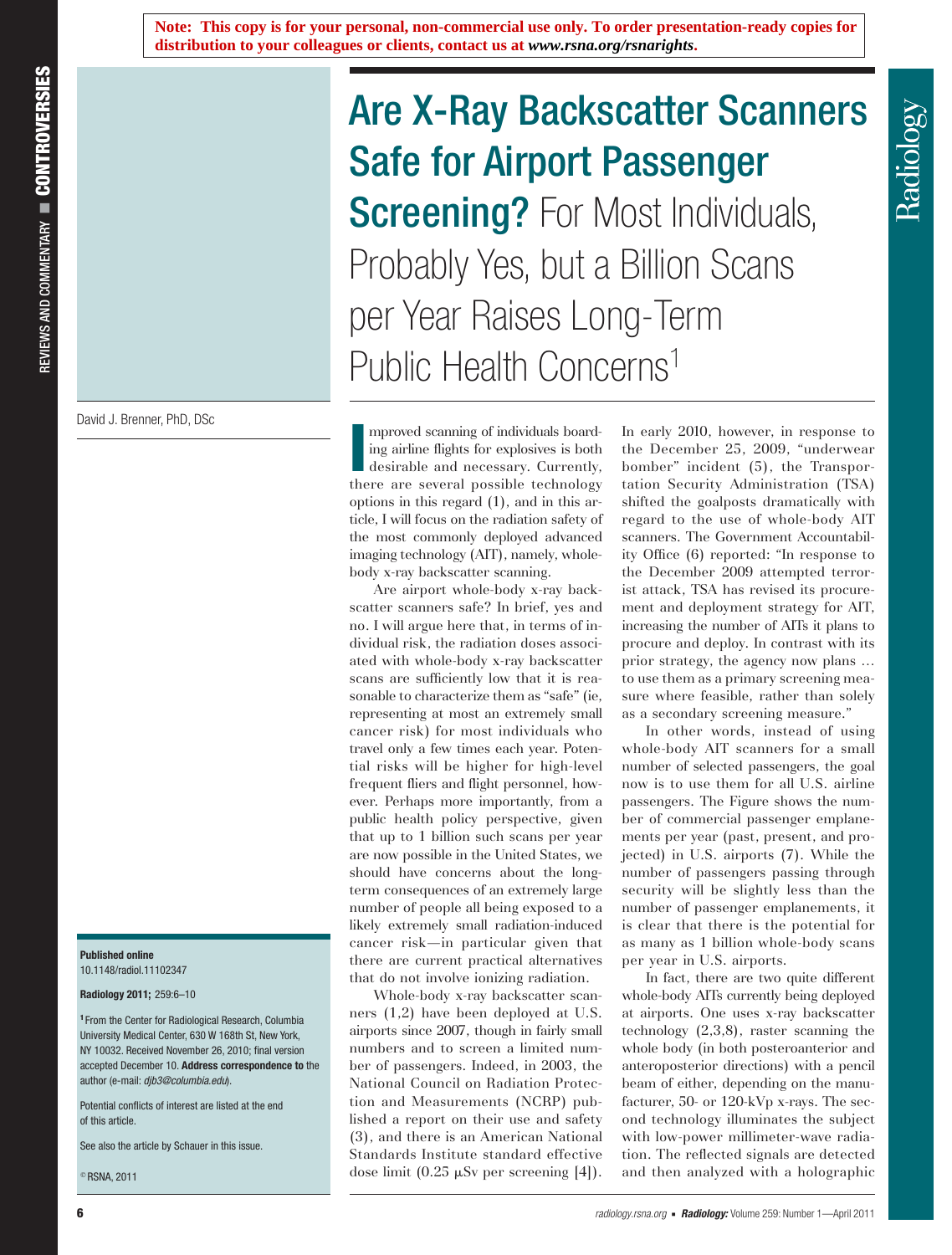imaging algorithm (9). Millimeter-wave radiation is, of course, nonionizing. My primary focus in this article will be x-ray backscatter scanners, which represent the majority of deployed whole-body AIT scanners in U.S. airports. Since the TSA has purchased and is deploying both x-ray and millimeter-wave systems, it is reasonable to assume that they have comparable characteristics in terms of sensitivity, specificity, and logistics.

## **What Do We Mean by Safe?**

This article addresses the issue of whether whole-body x-ray backscatter systems are safe, so it is important to be clear about what "safe" can mean in this context.

The most direct interpretation of "safe" refers to the exposed individual. One may ask what is the best estimate of the lifetime cancer risk incurred by an individual receiving one or more of these scans. But risks can also be viewed from the perspective of the entire exposed population (10). The estimated population risk (sometimes called the societal risk [11]) in this case relates to the number of cancers expected in the exposed population as a result of the proposed practice; this population outcome depends both on the individual risk and also, of course, on the number of people exposed to that risk.

To illustrate this distinction between individual and population risk, consider a hypothetical activity producing an extremely small individual cancer risk of, say, one in 10 million (ie,  $10^{-7}$ ). An individual cancer risk of  $10^{-7}$  means that if 10 million people were exposed to this activity, on average, one cancer would be induced. So if, for example, only 100 people were exposed to this activity, it would be extremely unlikely that any of the 100 exposed individuals would actually develop cancer due to the activity in question. Now consider 1 billion (ie,  $10<sup>9</sup>$ ) people are exposed to that same small cancer risk of one in 10 million (ie,  $10^{-7}$ ): In this case, it would be highly likely that some of the exposed population would develop cancer due to the activity in question—a population risk. This is both a common-sense



 Graph shows total number of commercial passenger emplanements (total number of passengers boarding flights, including origination, stopovers, and connections) per year in U.S. airports, past, present, and projected by the Federal Aviation Administration (7). Number of passengers passing through airport security checkpoints will be slightly less than the number of emplanements because connecting passengers do not necessarily go through security again.

conclusion and one that follows from Bernoulli's well-established Law of Large Numbers  $(12)$ .

Both the International Commission on Radiological Protection (ICRP)  $(13,14)$  and the NCRP  $(15,16)$  have suggested that, as well as individual risk, population risk is an appropriate, if approximate, measure for assessing the acceptability of a large-scale activity that might be associated with small individual radiation risks. Thus, population risk is described by the ICRP (14) as "one input to … a broad judgment of what is reasonable" and by the NCRP (16) as "one of the means for assessing the acceptability of a facility or practice."

Population risks are also routinely used in other fields where policy choices involve large populations that are potentially exposed to small individual risks. For example, the World Health Organization has developed standard approaches to estimate current and future population risks from diverse factors such as air pollution and climate change  $(17,18)$ . Other areas where population risks have been used as input to policy decisions include civil aviation (19), flood control  $(20)$ , second-hand smoke  $(21)$ , and vaccination policy  $(22)$ . For example, both the individual risk of meningitis from pediatric measles vaccination (less than  $10^{-6}$ ) and the population risk

### **Estimated Skin and Effective Doses per Scan for X-Ray Backscatter Scanners**

| Dose                 | $50 - kVp$<br>Scanner | $120 - kVp$<br>Scanner |
|----------------------|-----------------------|------------------------|
| Skin $(\mu Gy)$      | 2.5                   | 0.7                    |
| Effective $(\mu Sv)$ | 0.9                   | 0.8                    |
|                      |                       |                        |

Source.—Reference 8.

Note.—Minimum doses required to provide the relevant image resolution and quality.

of induced meningitis in the whole vaccinated population are taken into account in formulating measles vaccination policies  $(22)$ .

# **Individual Risks Associated with X-Ray Backscatter Scanners**

The Table shows the most recent estimates (8) of the dose each two-sided (posteroanterior and anteroposterior) whole-body x-ray scan requires to produce images of the appropriate resolution and quality; the effective doses are extremely low, of the order of 1  $\mu Sv$ . We do not know with any certainty the magnitude of the individual cancer risks associated with such low doses (23). The lowest doses for which we have definitive evidence for an increase in risk are in the range from  $5$  to  $125$  mSv  $(24)$ , far larger than the doses of concern here. Epidemiologic studies at lower doses would be exceedingly difficult, if not impossible, because the signal-to-noise ratio is so small  $(25)$  (here the noise is approximately a 40% lifetime cancer risk or a 20% lifetime cancer mortality risk).

Following the guidance of the primary regulatory and advisory agencies (ie, ICRP, NCRP, United Nations Scientific Committee on the Effects of Atomic Radiation [UNSCEAR], Biological Effects of Ionizing Radiation [BEIR] committee [26-29]), one can make a best estimate of the individual risk by using a standard cancer mortality risk estimate of 5% per sievert. This would result in an estimated lifetime cancer mortality risk of about  $10^{-7}$  (one in 10 million) for a trip involving two  $1-\mu Sv$  screening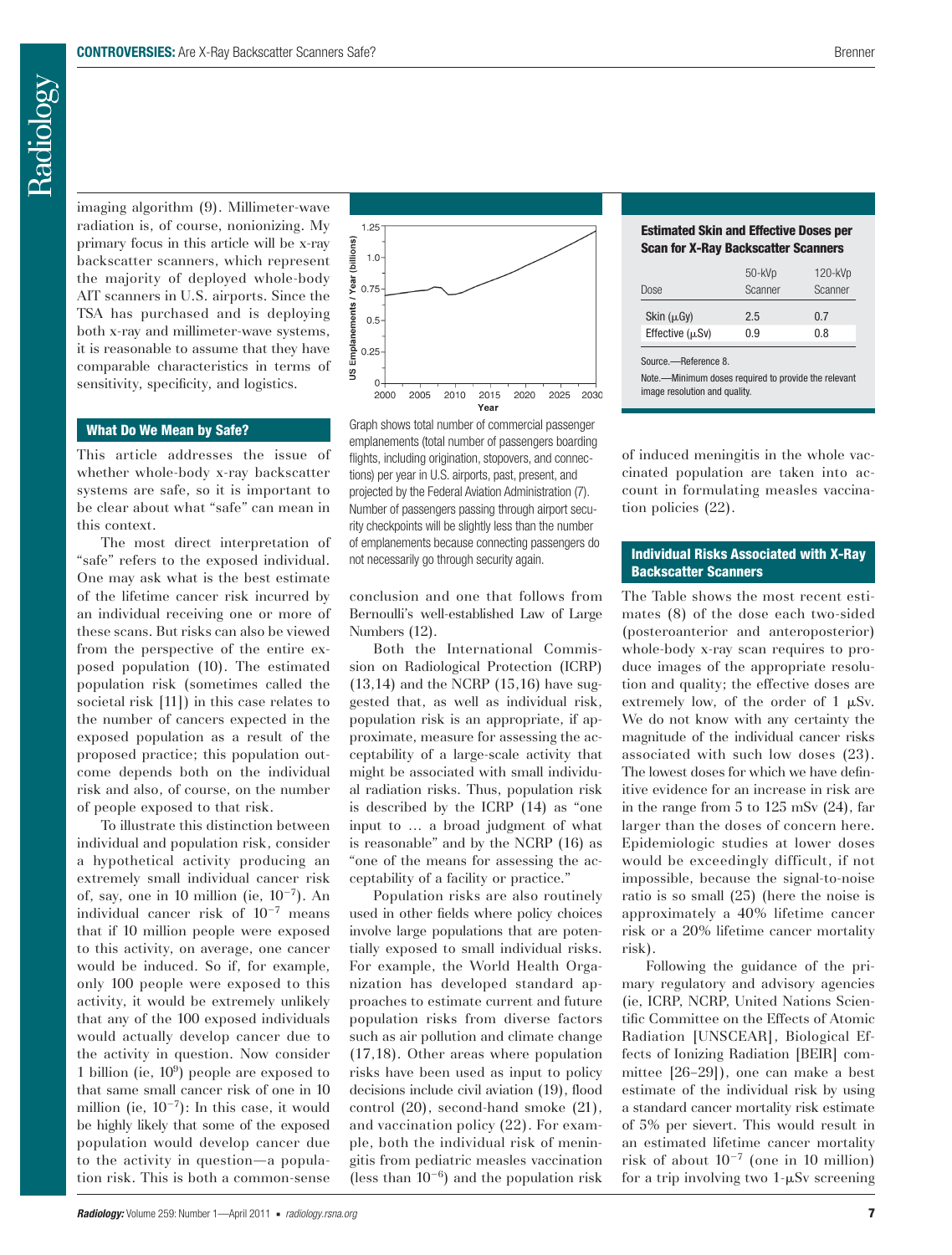Radiology

scans  $(8)$ . Of course, this risk estimate is highly uncertain, in large part because it is based on extrapolation of radiation risks estimated at much higher doses (30). Indeed, some have argued that the individual risk at extremely low doses is zero  $(31,32)$ . By contrast, others have argued that recently studied phenomena (eg, tissue and organ microenvironment effects [ 33] , bystander effects [ 34] , and "sneaking through" immune surveillance [35]) suggest that low-dose radiation risks could be higher than those anticipated on the basis of extrapolating risks estimated at higher doses. Despite much research into this key topic, a definitive cancer risk estimate associated with these extremely low doses remains elusive. Therefore, the best estimate we can currently make regarding individual risks associated with x-ray backscatter scanners is, as recommended by the ICRP (26), NCRP (27), UNSCEAR (28), and BEIR committee  $(29)$ , to apply the standard cancer risks per unit dose as estimated from higher-dose epidemiologic studies. This is what is done here, while recognizing the major uncertainties involved.

In terms of the significance of small individual risks, the NCRP has defined a negligible individual risk level (NIRL) as "the level of annual excess risk of fatal health effects attributable to radiation, below which efforts to reduce radiation exposure to the individual are unwarranted" (15). Not quite the same as "safe", but a reasonable practical proxy. The NCRP has suggested an NIRL of  $10^{-7}$  per year (one in 10 million), which is of the same order as the estimated fatal cancer risk from two  $1-\mu Sv$  scans. It is not unreasonable, therefore, to describe x-ray backscatter scans as "safe" in terms of the individual risk associated with a small number of such scans.

One could perhaps debate whether this "safe" descriptor should apply to scanning children, for whom the cancer risks are probably 5–10 times higher than those for subjects in middle age  $(29,36)$ ; radiosensitive individuals, including the developing embryo and fetus; or flight personnel and high-level frequent fliers. For example, a domestic flight attendant or pilot in the United States passes through security in the range of 240–380 times per year (Laura Cox, written communication, October 2010), which would result in a potential effective dose from x-ray backscatter scanning of about  $300 \mu Sv$  per year. Likewise, a high-level frequent flier averages more than 200 flights per year (37) and, thus, could receive an annual effective dose of  $200 \mu Sv$  from x-ray backscatter scans. The corresponding best-estimate fatal cancer risks in these cases would be about  $10^{-5}$  per year, which is larger than the NCRP NIRL of  $10^{-7}$ .

## **Population Risks Associated with X-Ray Backscatter Scanners**

The population risk relates to the expected number of cancers induced in the exposed population as a result of the activity in question. As discussed above, both the ICRP and the NCRP have suggested that population risk is an appropriate, if approximate, measure for assessing the acceptability of a large-scale activity that is associated with small individual radiation risks (13-16).

In the present context, if a billion (ie,  $10^9$ ) x-ray backscatter scans were performed each year and the average individual cancer risk per scan was  $10^{-7}$ (see above), one might anticipate 100 cancers (ie,  $10^9 \times 10^{-7}$ ) each year resulting from this activity. Of course, hidden behind this back-of-the-envelope calculation are a number of issues and uncertainties, some practical and some conceptual.

The first uncertainty in the population risk estimate relates to the uncertainty associated with the individual risk, as discussed above. It is perfectly possible that the individual risk could actually be substantially lower than the best estimate of  $10^{-7}$  (eg, zero [31,32]), but it is also quite possible that the individual risk could actually be substantially higher than  $10^{-7}$  (30,33–35). One can make plausible mechanistically based arguments either way here  $(30-35)$ , but it is certainly reasonable to base the best-estimate population risk on the best-estimate individual risk.

There have also been suggestions that it is not reasonable to estimate population outcome by multiplying small individual risks by the number of people exposed to those risks. For example, Roger Clarke, the former chair of the ICRP, suggested that "if the risk of harm to the health of the most exposed individuals is trivial, then the total [population] risk is trivial—irrespective of how many people are exposed" (38). In general terms, it is hard to see the logic behind this suggestion, nor is there empirical evidence to support it, and indeed, it has been widely disputed  $(22,39,40)$ . As discussed above, consideration of a population risk in situations where a large population is exposed to small individual risks is common in many areas of policy assessment apart from radiation  $(17-22)$ . Of course, it is true that if the individual risk is actually zero, then the population risk is zero. It is also true that if the individual risk is highly uncertain, then the population risk will also be correspondingly uncertain. However, if the individual risk is actually small but nonzero, then the estimated population risk is just this small average individual risk multiplied by the number of people exposed. Bernoulli showed this  $300$  years ago  $(12)$ , but it is no more than common sense.

The issue here relates to the numbers: Coming back to our example, if 100 people are exposed to a risk of one in 10 million (ie,  $10^{-7}$ ), we know that none will suffer any detriment (100  $\times$  $10^{-7}$  indeed represents a miniscule population risk). Even if we greatly increase the number of exposed people to, say, 1 million, it is still extremely unlikely that anyone will suffer any detriment  $(10^6 \times$  $10^{-7}$  still represents a very small population risk). In most scenarios, therefore, it is true that, when the individual risks are extremely small, the population risks are negligible, even when the exposed population is quite large.

However, in the current context we are faced with the extraordinary scenario, one that was not anticipated, of a new activity involving up to 1 billion exposures each year. In this case, a risk of  $10^{-7}$  multiplied by  $10^{9}$  exposures no longer represents a trivial population risk. In other words, when the number of exposures is extraordinarily large,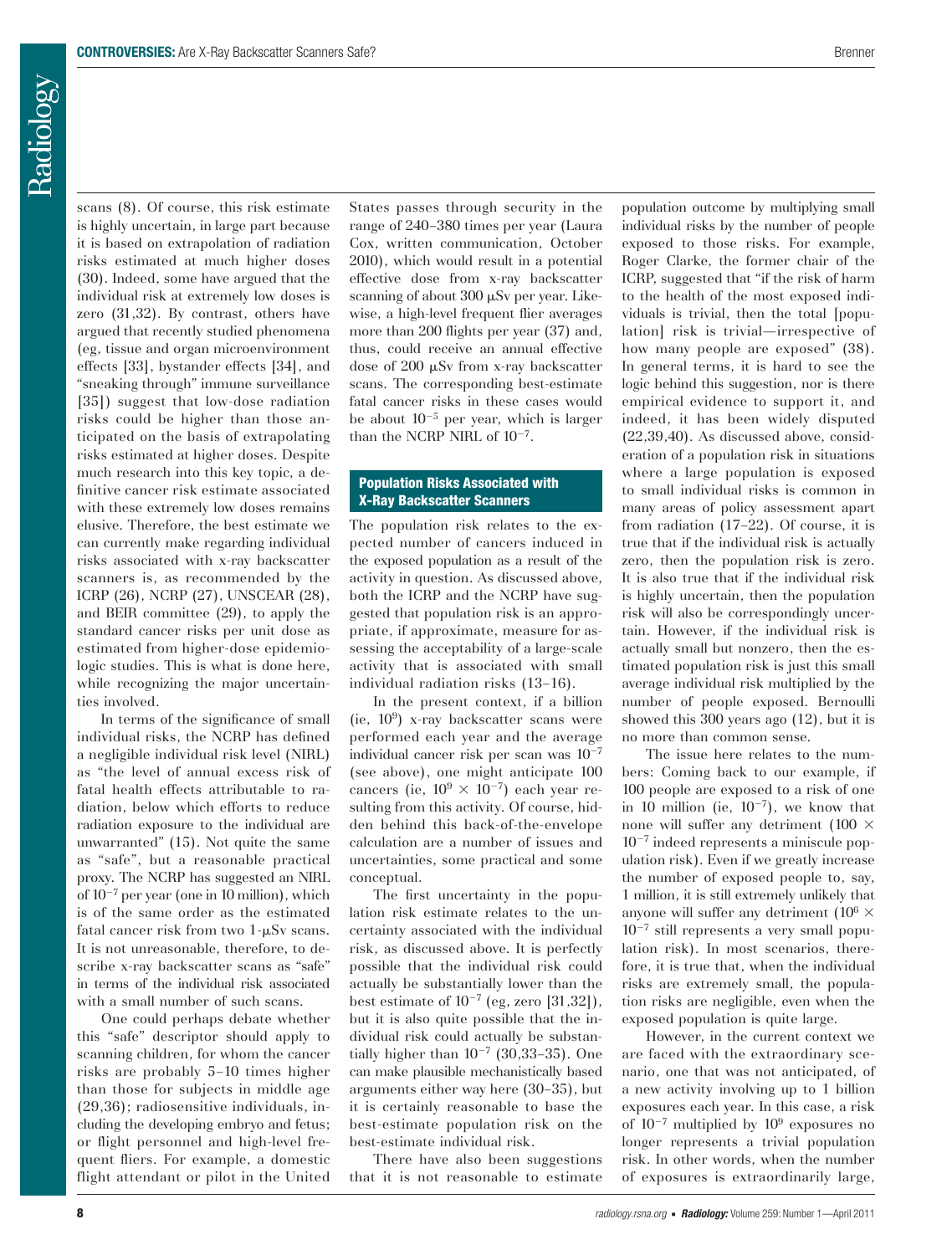the argument  $(38)$  that "if the risk of harm to the health of the most exposed individuals is trivial, then the total [population] risk is trivial—irrespective of how many people are exposed" can no longer be valid.

#### **As Low As Reasonably Achievable**

The as low as reasonably achievable (ALARA) principle (41) requires making every reasonable effort to minimize ionizing radiation exposures as far below dose limits as is practical, consistent with practically achieving the desired goal. In the context of x-ray backscatter passenger screening, there are two relevant consequences of ALARA:

1. Comparisons with other risks are not necessarily relevant. The fact that flying involves other radiation exposures or other different risks is not relevant to the ALARA requirement to minimize the ionization radiation exposure associated with practical passenger screening. In another context, for example, one would not ignore the radiation exposures associated with computed tomographic scans simply because domestic radon exposure involves larger effective doses.

2. If there is a nonionizing radiation alternative that can reasonably achieve the same screening goal, then, in keeping with the ALARA principle, it should be used in preference to an x-ray–related technology. As far as is known, millimeterwave whole-body scanning technology fulfills this requirement. In terms of specificity, sensitivity, cost, and speed, the millimeter-wave technology is generally comparable to the x-ray backscatter technology  $(3,6)$ . Of course, one cannot rule out the possibility of adverse health effects associated with low-power millimeter-wave radiation, but in contrast to the situation for x-rays, there are no established mechanisms associated with millimeter-wave–induced carcinogenesis  $(42)$ , and extensive studies have not revealed evidence of potential deleterious effects (43-49).

## **Machine Reliability**

X-ray backscatter machines generate a raster-scanned pencil beam by using a collimated fan beam of x-rays and a rapidly spinning metal disk containing radial slits  $(2)$ . This approach, sometimes called a flying spot, has been used in several clinically oriented imaging systems  $(50,51)$ . Of issue here is the potential reliability of a rapidly rotating mechanical chopper-wheel system. For example, a system that was, say, 99.99% reliable and had a backup shutoff system that was also, say, 99.99% reliable would still be expected to have a finite number of failures when the number of scans reaches hundreds of millions. The safety concern would be for possible scenarios in which the raster-scanned pencil beam was stuck in the "on" position at a single location.

## **Conclusion: Are X-Ray Backscatter Scanners Safe for Passenger Screening?**

In summary, individual cancer risks associated with the radiation exposure from a few whole-body x-ray backscatter scans are undoubtedly very small. There are indeed uncertainties regarding the doses (the most recent estimates [8] of the doses required to produce images of the relevant resolution and quality, though still extremely low, are an order of magnitude higher than earlier estimates  $[3,52]$ , and there are even more uncertainties regarding the cancer risks, if any, associated with these very low radiation doses. By using the most credible dose and risk estimates that we have, one can say that the individual radiation-induced cancer risk associated with a few whole-body x-ray backscatter scans is likely to be of the same order as the NCRP NIRL of  $10^{-7}$  and can, therefore, be reasonably described as safe. Best-estimate lifetime cancer risks will be somewhat higher for children, for radiosensitive individuals, and, particularly, for aircrew and frequent fliers. Again it is important to emphasize the associated uncertainties in these individual risk estimates, which could result in the actual risks being either less than or greater than the best estimates discussed here.

As well as individual risk, however, from a public-health perspective, it is

also important to take into account the population risk, which has been described by the NCRP (16) as "one of the means for assessing the acceptability of a facility or practice" and by the ICRP  $(14)$  as "one input to ... a broad judgment of what is reasonable." In that x-ray backscatter scans have become a primary screening measure, very large numbers of people will likely be exposed to very small radiation-associated cancer risks from the associated radiation exposure. Given the large numbers of scans involved, potentially up to 1 billion each year in the United States, there is a substantial likelihood that, among the scanned population, there will be some cancers induced by the associated radiation exposure.

If there were no feasible alternatives to x-ray backscatter scanners, it could certainly be argued that such population risks would be more than balanced by the associated benefits of reducing the risk of a terrorist event. However, millimeter-wave scanning is a feasible and practical whole-body scanning technology that does not involve ionizing radiation and for which there is currently essentially no mechanistic or experimental evidence of biologic risks. Whatever the actual radiation risks associated with x-ray backscatter machines, the ALARA principle clearly implies that a comparable technology that does not involve x-rays is a preferable alternative.

**Acknowledgments:** The author gratefully acknowledges helpful advice from Peter Rez, DPhil, Laura Cox, BS, Robert Metzger, PhD, and Eric Hall, DSc.

**Disclosures of Potential Conflicts of Interest: D.J.B.** No potential conflicts of interest to disclose.

#### **References**

- 1 . Hallowell SF . Screening people for illicit substances: a survey of current portal technology. Talanta 2001;54(3):447-458.
- 2. Smith SW, inventor; Rapiscan Security Products Inc, assignee. X-ray backscatter imaging system including moving body tracking assembly. U.S. patent 6,094,472. July 25, 2000.
- 3 . National Council on Radiation Protection and Measurements . Screening of humans for security purposes using ionizing radiation scanning systems. NCRP commentary no.